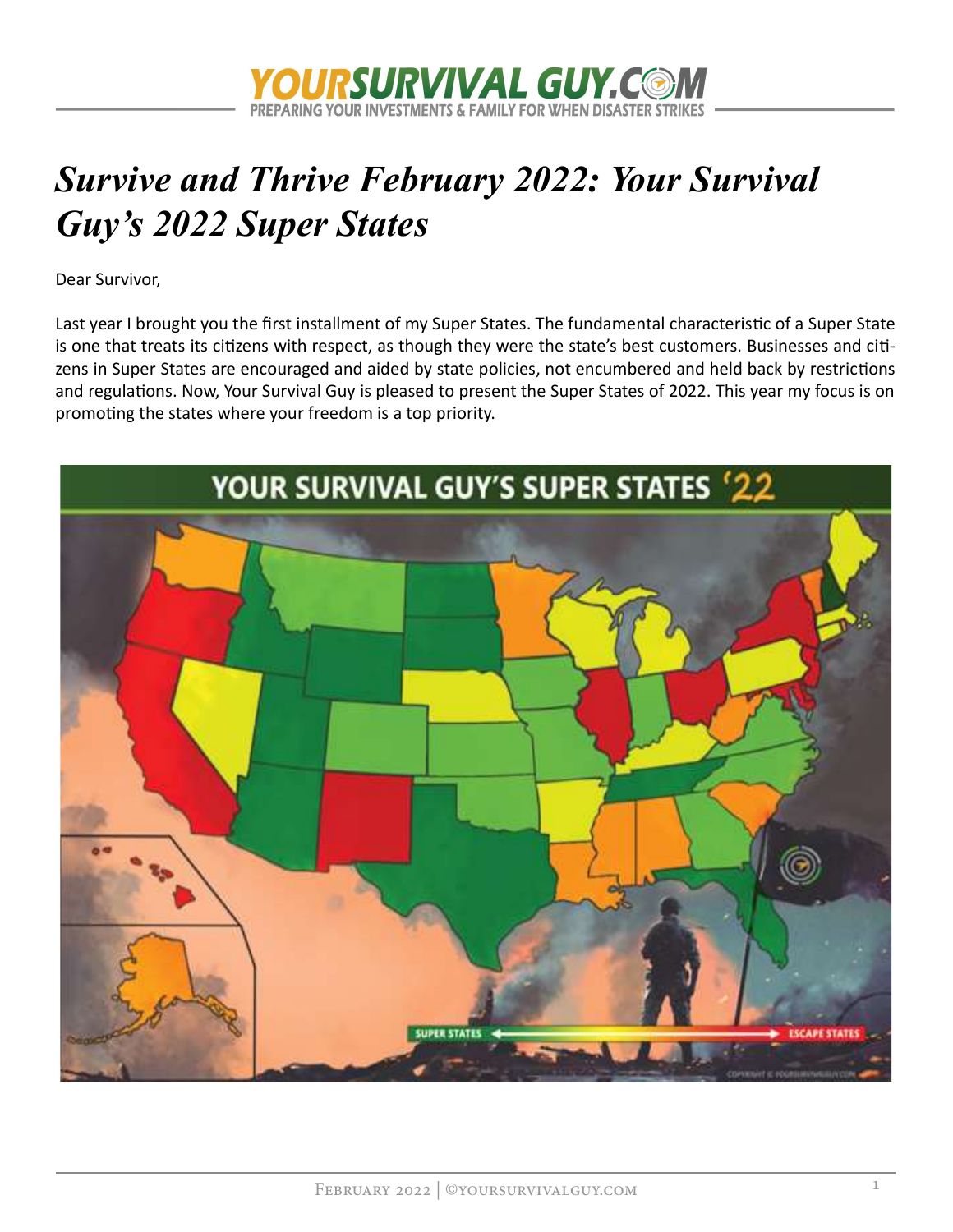### Your Survival Guy's 2022 Super States

| RANK             | <b>SUPER STATES</b>   | RANK           | <b>SUPER STATES</b>   | RANK | <b>SUPER STATES</b> |
|------------------|-----------------------|----------------|-----------------------|------|---------------------|
| $\vert$ 1        | NEW HAMPSHIRE         | 18             | COLORADO              | 35   | <b>MINNESOTA</b>    |
| $\vert$ 2        | <b>IDAHO</b>          | 19             | IOWA                  | 36   | ALASKA              |
| $\frac{3}{2}$    | NORTH DAKOTA          | 20             | <b>MISSOURI</b>       | 37   | <b>WASHINGTON</b>   |
| $\vert$ 4        | <b>SOUTH DAKOTA</b>   | 21             | NEBRASKA              | 38   | <b>RHODE ISLANI</b> |
| $\frac{5}{6}$    | <b>UTAH</b>           | 22             | WISCONSIN             | 39   | MISSISSIPPI         |
|                  | TEXAS                 | 23             | <b>NEVADA</b>         | 40   | LOUISIANA           |
| $\overline{z}$   | TENNESSEE             | 24             | <b>MAINE</b>          | 41   | <b>OREGON</b>       |
| 8                | FLORIDA               | 25             | <b>MASSACHUSETTS</b>  | 42   | NEW JERSEY          |
| $\overline{9}$   | WYOMING               | 26             | <b>KENTUCKY</b>       | 43   | Оню                 |
| 10               | ARIZONA               | 27             | ARKANSAS              | 44   | DELAWARE            |
| 11               | GEORGIA               | 28             | PENNSYLVANIA          | 45   | <b>ILLINOIS</b>     |
| <b>12</b>        | <b>VIRGINIA</b>       | 29             | MICHIGAN              | 46   | HAWAII              |
| 13               | ОкLAHOMA              | 30             | CONNECTICUT           | 47   | MARYLAND            |
| 14               | <b>MONTANA</b>        | 31             | <b>WEST VIRGINIA</b>  | 48   | NEW YORK            |
| $\vert$ 15       | <b>KANSAS</b>         | 3 <sub>2</sub> | <b>VERMONT</b>        | 49   | <b>CALIFORNIA</b>   |
| 16               | INDIANA               | 33             | ALABAMA               | 50   | NEW MEXICO          |
| $\vert 17 \vert$ | <b>NORTH CAROLINA</b> | 34             | <b>SOUTH CAROLINA</b> |      |                     |

| <b>SUPER STATES</b> | RANK | <b>SUPER STATES</b>   | RANK           | <b>SUPER STATES</b> |
|---------------------|------|-----------------------|----------------|---------------------|
| New HAMPSHIRE       | 18   | COLORADO              | 35             | <b>MINNESOTA</b>    |
| Ірано               | 19   | IOWA                  | 36<br>37<br>38 | ALASKA              |
| North Dakota        | 20   | <b>MISSOURI</b>       |                | WASHINGTON          |
| <b>SOUTH DAKOTA</b> | 21   | <b>NEBRASKA</b>       |                | RHODE ISLAND        |
| UTAH                | 22   | WISCONSIN             | 39             | MISSISSIPPI         |
| <b>TEXAS</b>        | 23   | <b>NEVADA</b>         | 40             | LOUISIANA           |
| Tennessee           | 24   | <b>MAINE</b>          | 41             | OREGON              |
| FLORIDA             | 25   | <b>MASSACHUSETTS</b>  | 42             | NEW JERSEY          |
| WYOMING             | 26   | KENTUCKY              | 43             | Оню                 |
| ARIZONA             | 27   | ARKANSAS              | 44             | DELAWARE            |
| GEORGIA             | 28   | PENNSYLVANIA          | 45             | <b>ILLINOIS</b>     |
| VIRGINIA            | 29   | MICHIGAN              | 46             | HAWAII              |
| ОкLAHOMA            | 30   | CONNECTICUT           | 47             | MARYLAND            |
| MONTANA             | 31   | <b>WEST VIRGINIA</b>  | 48             | <b>NEW YORK</b>     |
| <b>KANSAS</b>       | 32   | <b>VERMONT</b>        | 49             | <b>CALIFORNIA</b>   |
| <b>INDIANA</b>      | 33   | ALABAMA               | 50             | New Mexico          |
| NORTH CAROLINA      | 34   | <b>SOUTH CAROLINA</b> |                |                     |

| <b>RANK</b> | <b>SUPER STATES</b> |
|-------------|---------------------|
| 35          | <b>MINNESOTA</b>    |
| 36          | Alaska              |
| 37          | WASHINGTON          |
| 38          | Rhode Island        |
| 39          | MISSISSIPPI         |
| 40          | LOUISIANA           |
| 41          | Oregon              |
| 42          | New Jersey          |
| 43          | Оню                 |
| 44          | DELAWARE            |
| 45          | <b>ILLINOIS</b>     |
| 46          | HAWAII              |
| 47          | MARYLAND            |
| 48          | <b>NEW YORK</b>     |
| 49          | CALIFORNIA          |
| 50          | <b>NEW MEXICO</b>   |

### Your Survival Guy's 2022 Super States: #1 New Hampshire

Coming in at number one on Your Survival Guy's 2022 Super States ranking is New Hampshire. Why? For starters, it's a beacon of freedom in New England. And its motto is "Live Free or Die." What's not to love? Because in times like these it's your FREEDOM that matters most. Look at the island of freedom New Hampshire offers to New Englanders, and you see why it tops my list. Plus, it's a great escape from any city, including Newport, from seasonal crowds.

My family has been going to New Hampshire skiing for as long as I can remember. When I was a kid, we'd go to King Ridge, where you parked at the top and skied to the bottom. Over time



BY JOSEPH SOHM @ SHUTTERSTOCK.COM

my parents bought a house in Bartlett, and my family followed in their footsteps. It's been a home base in the White Mountains ever since.

In America today, you are being told by the Federal government how to live. You're seeing pressure to change the Electoral System in favor of a popular vote, which goes against the Founders' ideas of the power of the states. The framers of the Constitution were not about democracy. They created a Republic—if you can keep it. It is at the state level, the laboratories of the country, where your Freedom will be cherished or kicked to the curb.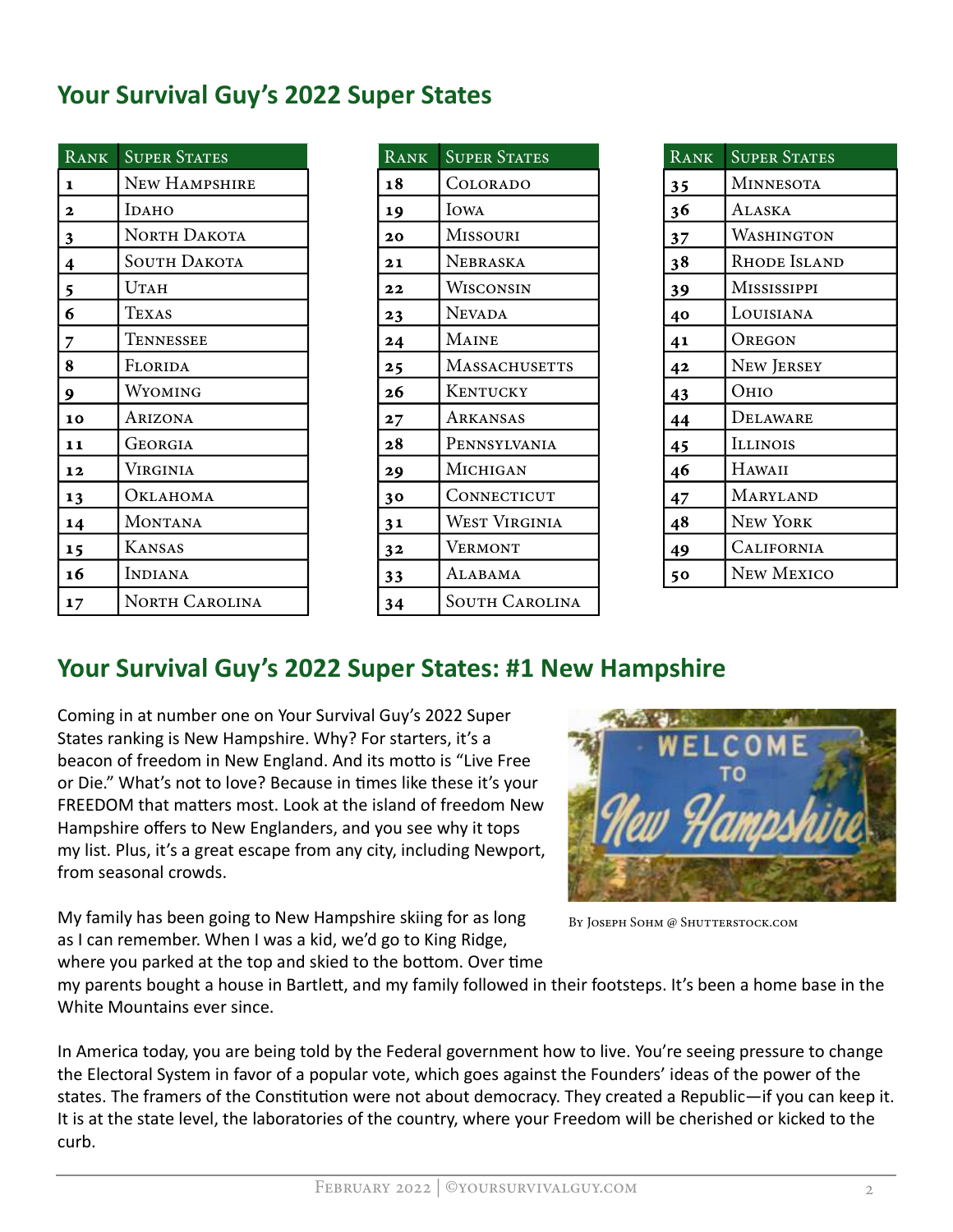Governors like Chris Sununu of New Hampshire and Ron DeSantis of Florida understand this, and they are welcoming Americans home with arms wide open. If you don't have a freedom state to escape to, it's time you find one.

### What a Way to Make a Living

Your Survival Guy recently kicked off his "What a Way to Make a Living" series, and it's not about Dolly Parton's "9 to 5." Because let's not forget that before work, there's that long, early morning commute into a big, blob city, only to do it again in reverse at five, and maybe get home by seven? Then feed the kids. I hope those days are over. Because the megatrend of living where you work and working where you live is here to stay.

Your Survival Guy's focus is on you. How can you improve your life and that of your family? I talk with hundreds of investors like you every month and can tell you there is a key to their happiness. Sure, being close to family and friends helps, but the key is having enough money to make it all work. Without money, you don't have your ticket to freedom—the freedom you truly deserve.

Luckily for you and the next generation, retirement, and work will be whatever you want it to be. The groundswell of possibilities is massive—it will help eliminate the long, hard slog of enduring so many commuting hours a day to get to your job. Sure, it's going to take some thought to figure it out. And it might not be as lucrative (at first, that is). But with some thought and care, I believe you can have the retirement life of your dreams.

Your Survival Guy didn't start off successful. When I lived in Everett, MA, it was exhausting commuting 30 to 60 minutes to and from Boston, working at the World Trade Center at Fidelity Investments. Then, after saving my money, I moved to Watertown, MA, shaved a few minutes off the commute and watched most of my savings disappear to rent. It was when my team got moved to the suburbs of Marlborough, MA, that a light went off, and I asked: "Self? Why are you paying all this money in rent?"

All of a sudden, Your Survival Guy's real estate arbitrage became doable. I could replace my high-cost rent with a mortgage and live where I worked—an impossibility in high-cost Boston. Literally, overnight, my life changed. I bought a three-family, rented out the top two floors, and moved into the three-bedroom first floor with two roommates and never looked back. I've been in the ownership society ever since.

The American Dream is alive and well if you have a plan. Yes, you can live where you work and work where you live. Stay tuned. More to come: What a Way to Make a Living.

Survive and Thrive this Month.

Warm regards,



E.J.

#### "Your Survival Guy"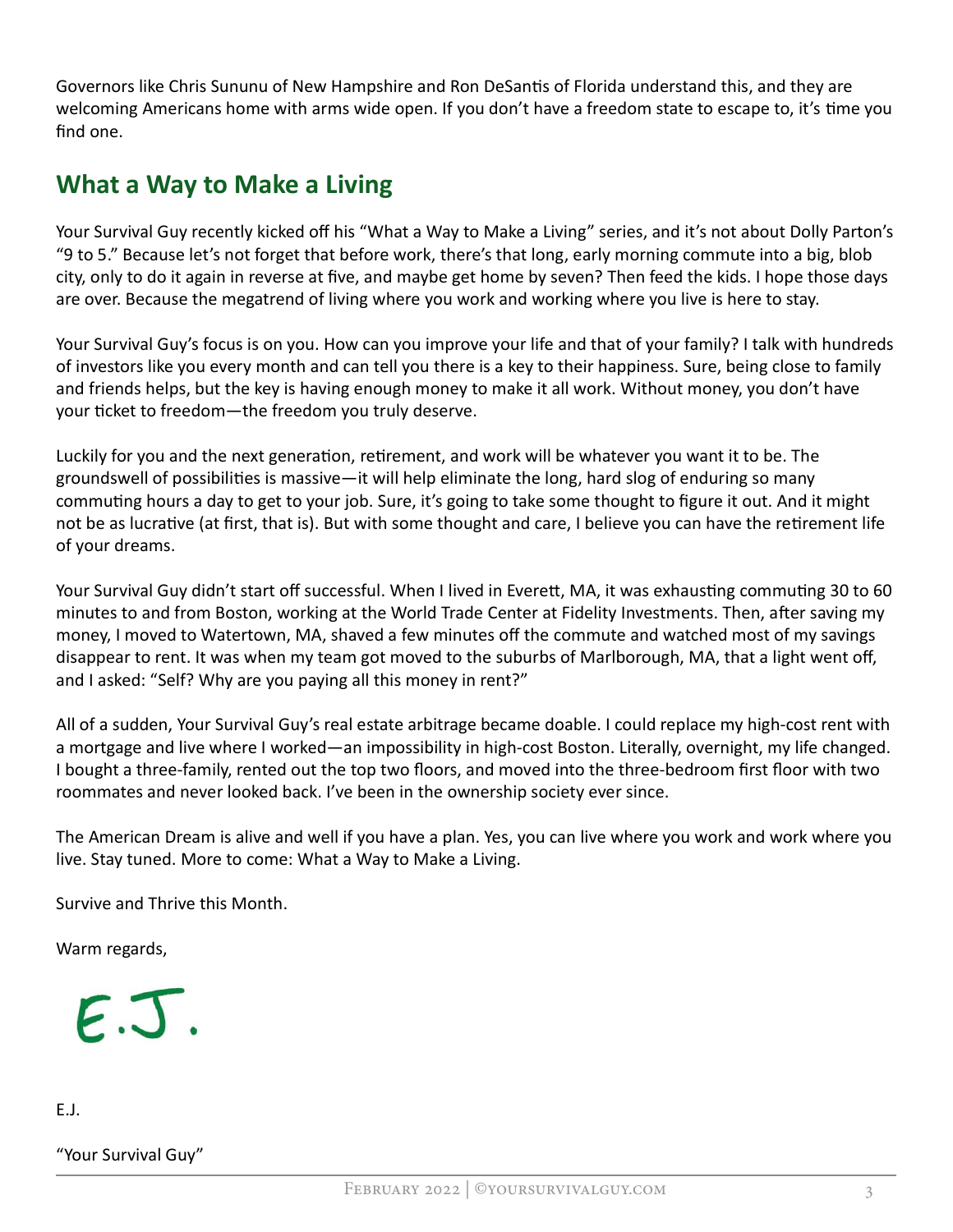- If someone forwarded this to you, and you want to learn more about Your Survival Guy, read about m[e here.](https://www.yoursurvivalguy.com/about-me/)
- If you would like to contact me and receive a response, please email me at [ejsmith@yoursurvivalguy.com.](mailto:ejsmith@yoursurvivalguy.com)
- Would you like to receive an email alert letting you know when Survive and Thrive is published each month? You can subscribe to my free ema[il here.](https://forms.aweber.com/form/78/229550378.htm)
- You can also follow m[e on Gab,](https://gab.com/yoursurvivalguy) [MeWe,](https://mewe.com/i/yoursurvivalguy) and Gettr.

P.S. In my conversations with you, you're telling me without saying a word that you're weary. You're exasperated. And you're excited to vote the bums out in November. But it's a long time between now and then—and what is Trump going to do? Does he even like DeSantis?

In my conversations with you, you're telling me about your water situation. You have well water. You're looking for a water filter if things break down. You know I like the Zero Water filter and own a Berkey water filter system. Can you improve your water situation? Find out with my special report, Emergency Water Storage: How Much, Containers, Purification & More.

How did we get here? How did we get here with the narrowest of margins? Where we're at the mercy of #bareshelvesbiden, Fauci-ism, corporate elites, and "the science" that's anything but. And do we get an "I'm sorry" from spokeswoman Psaki? Hardly. It's a smug blame game like #NEVERapologize— just scurry away.

What if there's a landslide in November? Do you really think our problems are behind us? That the political virus is stamped out for good? Regardless of who's in office, the twin-headed deep state/corporate elites will meet in Davos. This is how the GREAT RESET works. They're still around, with or without our votes.

When you think about the carnage at the expense of MAIN STREET—all the small businesses that went out of business never to return—it's devastating. They're DEAD. Maybe they rise again. But that's no thanks to the way they were MURDERED by LOCKDOWNS—through no fault of their own.

And how about the "Ivy" Towers of the university class—where the college experience is anything but? What are they learning? That we're the problem, and that at some point this masked generation is coming for US? Because how they're being taught is HOW NOT TO BE FLEXIBLE—end of discussion. NO BOOSTER, no admittance after winter break. I wish it were as simple as RED state vs. BLUE state, but it's not.

When there's no compassion for YOU, there will be fractures. You cannot have a country of 50-states when half the population doesn't believe in its foundational document. It's a REPUBLIC of ideas—not a popularity contest—but that's exactly what's being demanded.

P.P.S. When was the last time you rented a U-Haul? You know those big moving vans, not a pickup truck for weekend projects. I'm guessing it was to move a son or daughter or perhaps your family. I've rented a big moving van twice in my lifetime, and both were big moves.

The first time was moving from Boston to the suburbs when I was working at Fidelity Investments and bought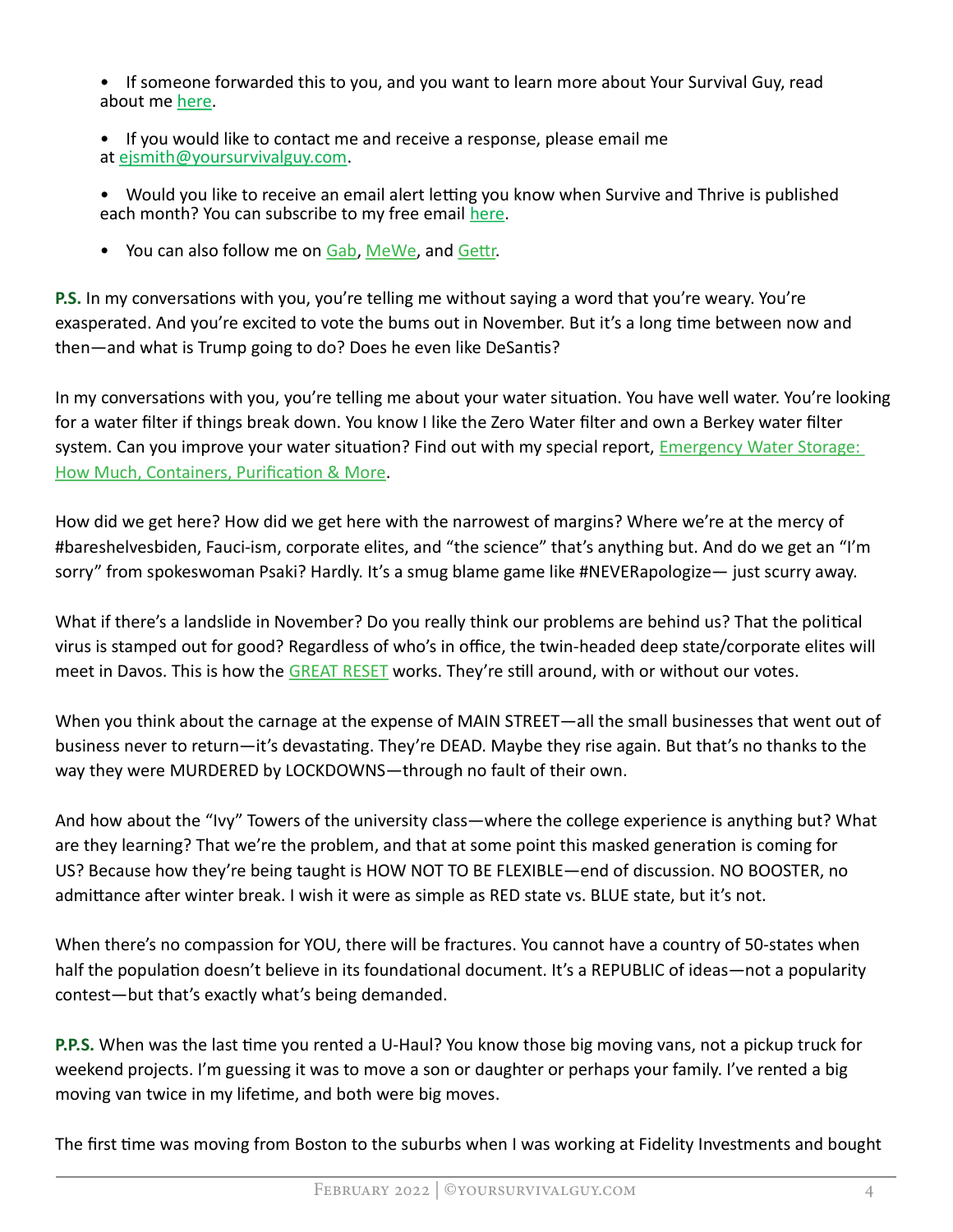## PARTISAN CONTROL MAP of AMERICA '2



a multi-family. The second was when we moved into our home in Newport, RI. Typically, when you rent big moving vans, it's a big, big, deal. You're leaving one life behind for a new one. It's not like the flocks of snowbirds departing from Boston's Logan airport for Miami at the first sign of frost. This is M-O-V-I-N-G.

And because of Covid, you leave the city. You look for places where you can afford a house, a yard, and a dog. That math doesn't work in cities, and it certainly doesn't work in many of the blue-state city burbs like San Fran or NYC. And in places like Chicago, no one wants to teach the kids anyway, at least not in person. What's the point?

#### It's Movin' Time.

Check out this WSJ article The Great Pandemic Migration, II:

Data keep piling up on where Americans are moving, and the pattern is clear. In the second year of the pandemic, people continued to ditch the coasts and Great Lakes in favor of less dense, more affordable climes.

That's the finding of the latest National Movers Study, released Monday by moving company United Van Lines. The survey ranks the states that drew large shares of move-ins in 2021, with a corresponding list of the biggest losers.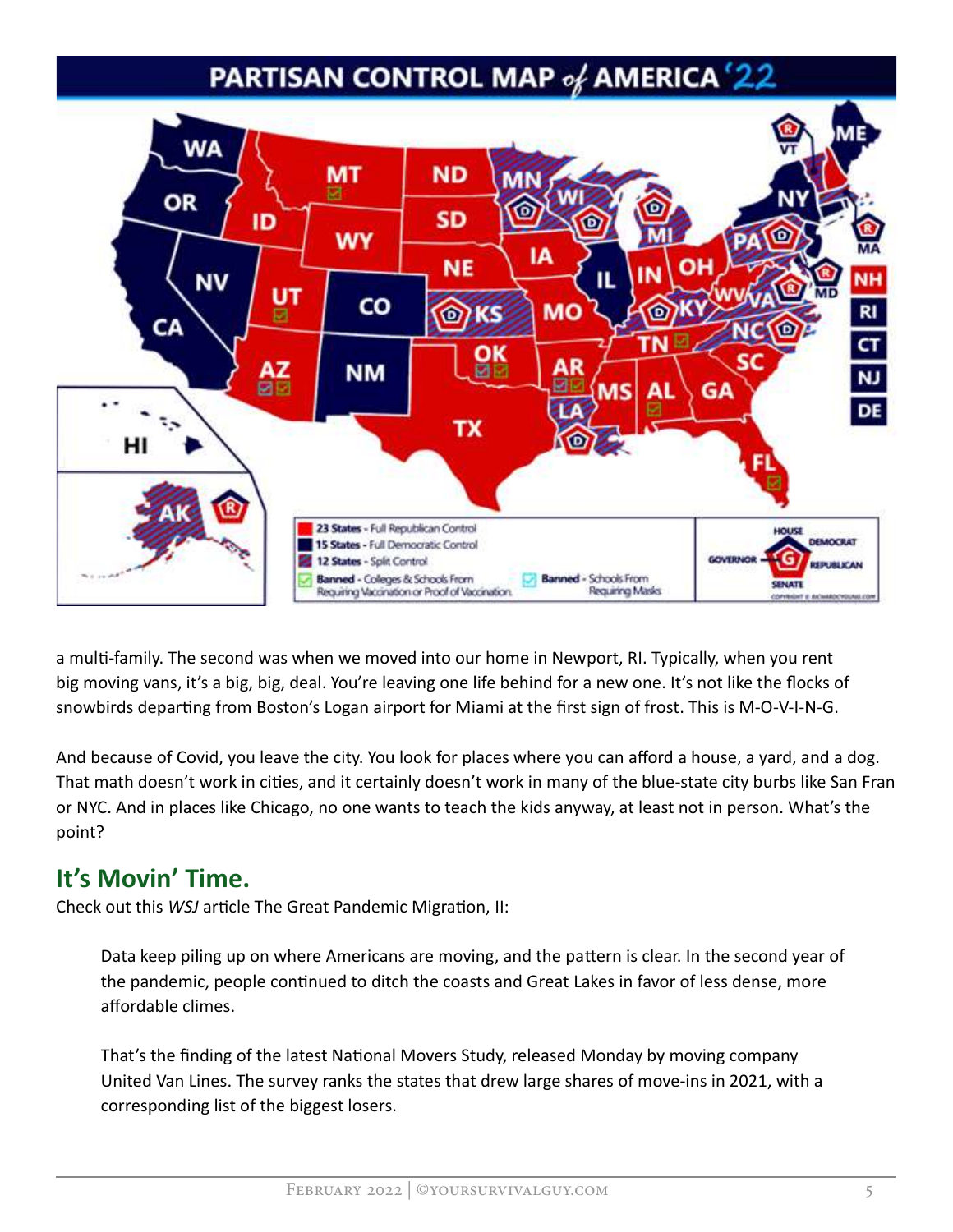The largest net gain belonged to Vermont, where 74% of moves were inbound. The rest of the top five includes South Dakota (69%), South Carolina (63%), West Virginia (63%) and Florida (62%).

One common theme is affordability. West Virginia, South Dakota and South Carolina all placed in the bottom third of states by median home price, according to the index site World Population Review. Nearly half of the moves into Vermont and Florida that the survey captured were among households earning more than \$150,000 a year, likely relocating from pricey spots in the Northeast.

New Jersey was the biggest loser for the fourth consecutive year, with 71% of its moves heading out. Next on the departures list were Illinois (67%), New York (63%), Connecticut (60%) and California (59%). The trend here is easy to spot. The states Americans left in droves are among the most expensive in the country. Home costs are high in part because of zoning and regulations. These states also have some of the highest tax burdens.

The popularity of the Sunbelt is often chalked up to nicer weather, but that can't account for the trend toward Idaho, the Great Plains and western New England. No matter the weather, the top states for movers have more open spaces compared with the states that lost residents. This low density often corresponds to lower crime as well as greater resistance to pandemic lockdowns.

Americans vote with their feet, as well as their wallets and ballots. They are sending a message to high-tax, ill-governed states.

P.P.P.S. Investors who loaded up on S&P 500 index funds are beginning to understand the truth behind the S&P [500. Big](https://www.yoursurvivalguy.com/category/financial-security/the-truth-behind-the-sp-500/) component companies like Disney, Netflix, Salesforce.com, and Twitter are fueling a sell off. That's not to mention Apple[, where a sell off h](https://www.yoursurvivalguy.com/financial-security/money-101/sell-off-taking-a-bite-out-of-apple/)as erased over 6% since the beginning of the year, when Apple was worth as much as McDonald's, Walmart, AT&T, Philip Morris, Berkshire Hathaway, Proctor & Gamble, JP Morgan Chase, Starbucks, Boeing, Deere, and American Express combined.

The number of securities at 52-week lows each day is higher than normal. That's a bad sign. Gunjan Banerji and Peter Santilli report in The Wall Street Journal:

More than 220 U.S.-listed companies with market capitalizations above \$10 billion are down at least 20% from their highs. While some have bounced from their lows, many remain in bear-market territory. They include S&P 500 behemoths like Walt Disney Co., Netflix Inc. NFLX -2.48%, Salesforce.com Inc. and Twitter Inc. TWTR -2.65%

The tech-heavy Nasdaq Composite has been particularly turbulent. Around 39% of the stocks in the index have at least halved from their highs, according to Jason Goepfert at Sundial Capital Research, while the index is roughly 7% off its peak. At no other point since at least 1999—around the dot-com bubble—have so many Nasdaq stocks fallen that far while the index was this close to its high, Mr. Goepfert said.

The selloff in many individual stocks highlights how shaky the stock market's 2022 has been. U.S. stocks last week posted a second-straight weekly decline, dragging the S&P 500 and Nasdaq down 2.2% and 4.8%, respectively, to start the year. Some stocks and sectors have moved even more